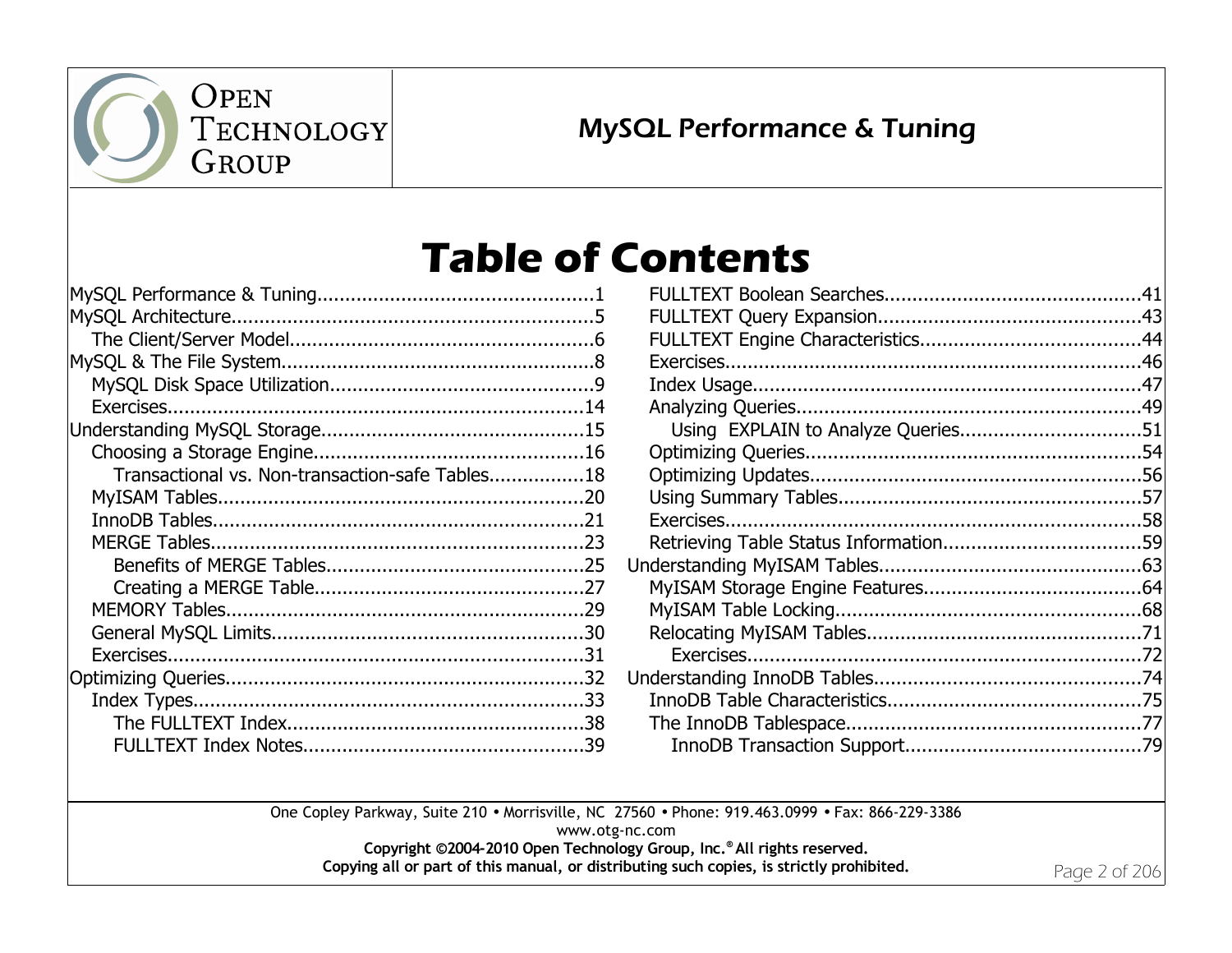

## MySQL Performance & Tuning

| Using Raw Devices for InnoDB Tablespace102 |  |
|--------------------------------------------|--|
|                                            |  |
|                                            |  |
|                                            |  |
|                                            |  |
|                                            |  |
|                                            |  |
|                                            |  |
| Options for mysqlcheck and myisamchk114    |  |
|                                            |  |
|                                            |  |
|                                            |  |

| Using Advanced MySQL Server Features133 |  |
|-----------------------------------------|--|
|                                         |  |
|                                         |  |
|                                         |  |
|                                         |  |
|                                         |  |
|                                         |  |
|                                         |  |
|                                         |  |
|                                         |  |
|                                         |  |
|                                         |  |
|                                         |  |
|                                         |  |
|                                         |  |
|                                         |  |
|                                         |  |
|                                         |  |
|                                         |  |
|                                         |  |

One Copley Parkway, Suite 210 • Morrisville, NC 27560 • Phone: 919.463.0999 • Fax: 866-229-3386 www.otg-nc.com

**Copyright ©2004-2010 Open Technology Group, Inc.® All rights reserved.**

**Copying all or part of this manual, or distributing such copies, is strictly prohibited.**

Page 3 of 206